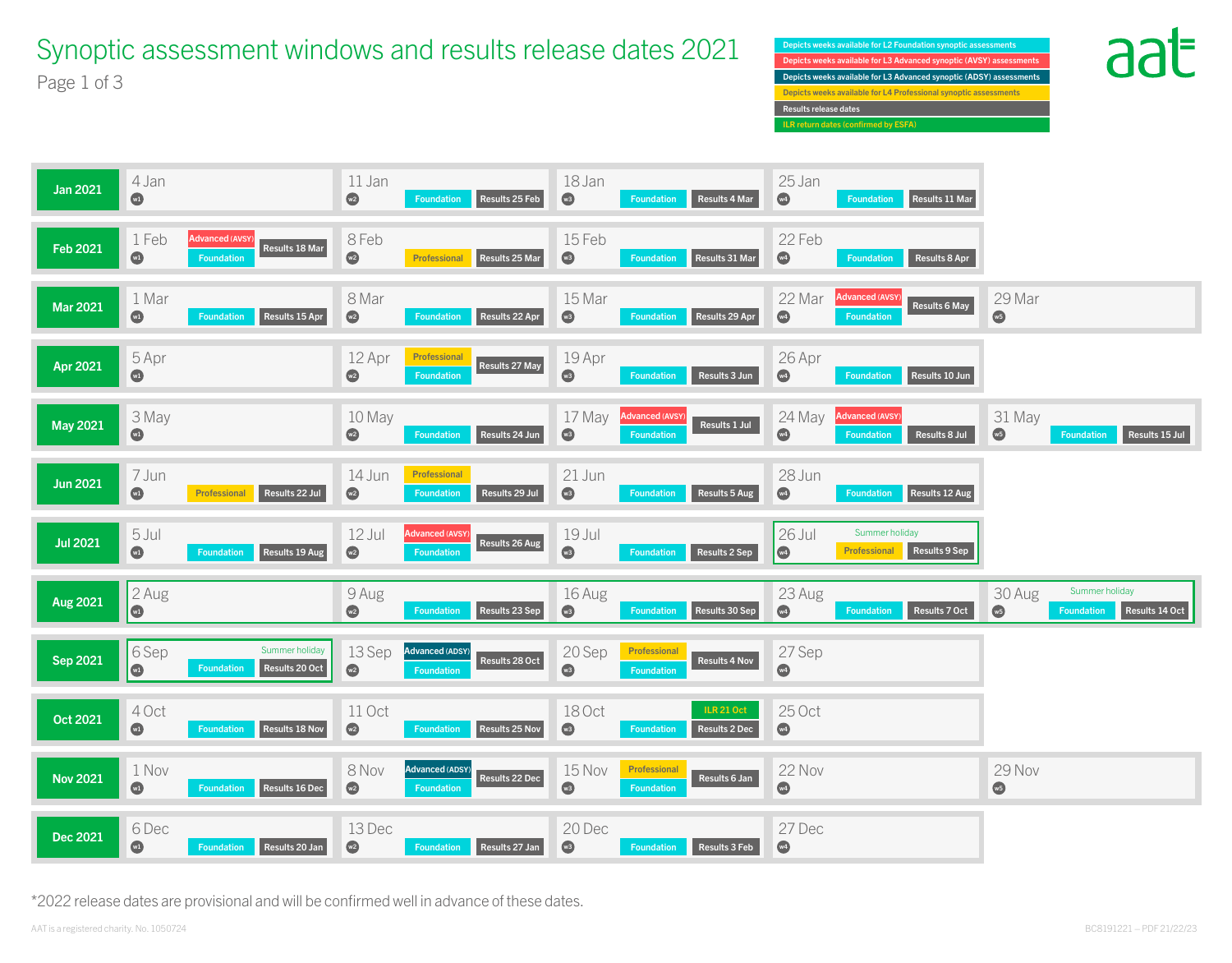**Results release dates available for Professional synoptic assessments** Depicts weeks available for L2 Foundation synoptic assessments Depicts weeks available for L4 Professional synoptic assess ILR return dates (confirmed by ESFA) Depicts weeks available for L3 Advanced synoptic (ADSY) assessments







Synoptic assessment windows and results release dates 2022 Page 2 of 3